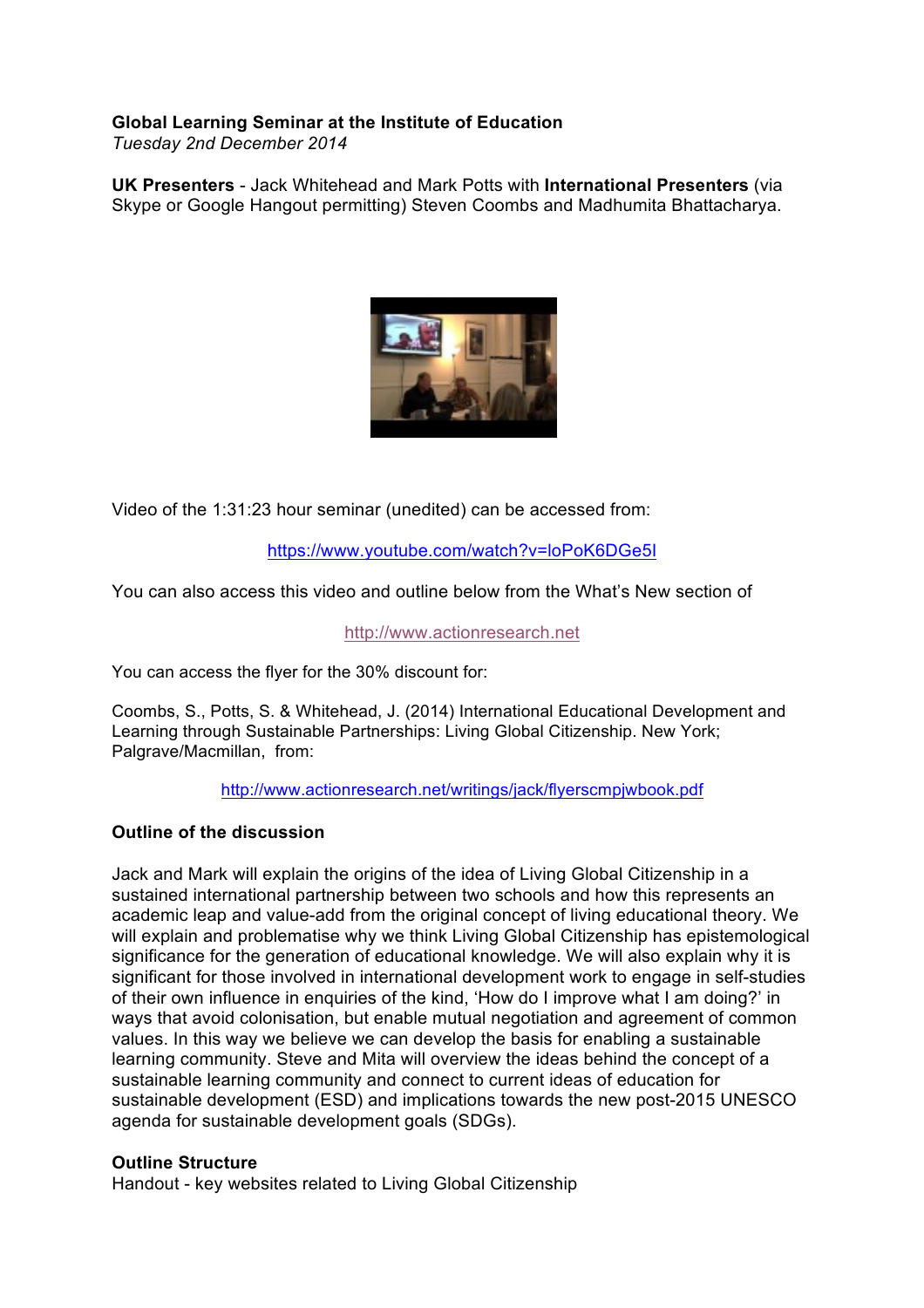Mark to explain the origins of Living Citizenship in the action research study into the educational partnership between his UK school and the South African school. Mark to explain how this transformed into Living Global Citizenship via Cultural Empathy.

Refer participants to the flyer/outline circulated prior to seminar. Jack/Mark/Steven to respond to questions and requests for clarification regarding the issues raised in the flyer/outline.

(Have spare copies available for circulation)

Jack to explain living educational theory and the connection with LGC. Jack to explain how living theorists around the world are demonstrating the value of living-global-citizenship.

Jack/Mark/Steven to respond to questions and requests for clarification.

Steven and Mita (SKYPE or google hangouts permitting) to explain the connection between LGC and a sustainable learning community and the implications towards the post 2015 agenda for SDGs and to feedback from the recent UNESCO conference in Japan.

Questions and clarifications

Questions for participants: What can you take away from this seminar to improve your own practice?

#### **Living Global Citizenship - Weblinks**

The Origins of LGC: Interview with Siyabonga - https://www.youtube.com/watch?v=gVWYck2-SrM BERA Symposium 2012 http://www.actionresearch.net/writings/bera12/bera12symcitizenship.pdf Mark Potts PhD - http://actionresearch.net/living/markpotts.shtml

Living Educational Theory Jack Whitehead talking about L.E.T. - https://www.youtube.com/watch?v=VoCwS89m1jo Jack's home page - http://actionresearch.net/

### LGC

Pedagogical protocols for LGC https://www.youtube.com/watch?v=4cqp0UpIQfQ Impact Evaluation Research Methods https://www.youtube.com/watch?v=EvORnWK2gu0 Jack on LGC - https://www.youtube.com/watch?v=2GA3pzd9gHc

Taking LGC Forward

Through Others Eyes -

http://www.academia.edu/575387/Learning to Read the World Through Other Eyes 2008\_

UNSW Assessing Global Citizenship - https://teaching.unsw.edu.au/assessing-globalcitizenship